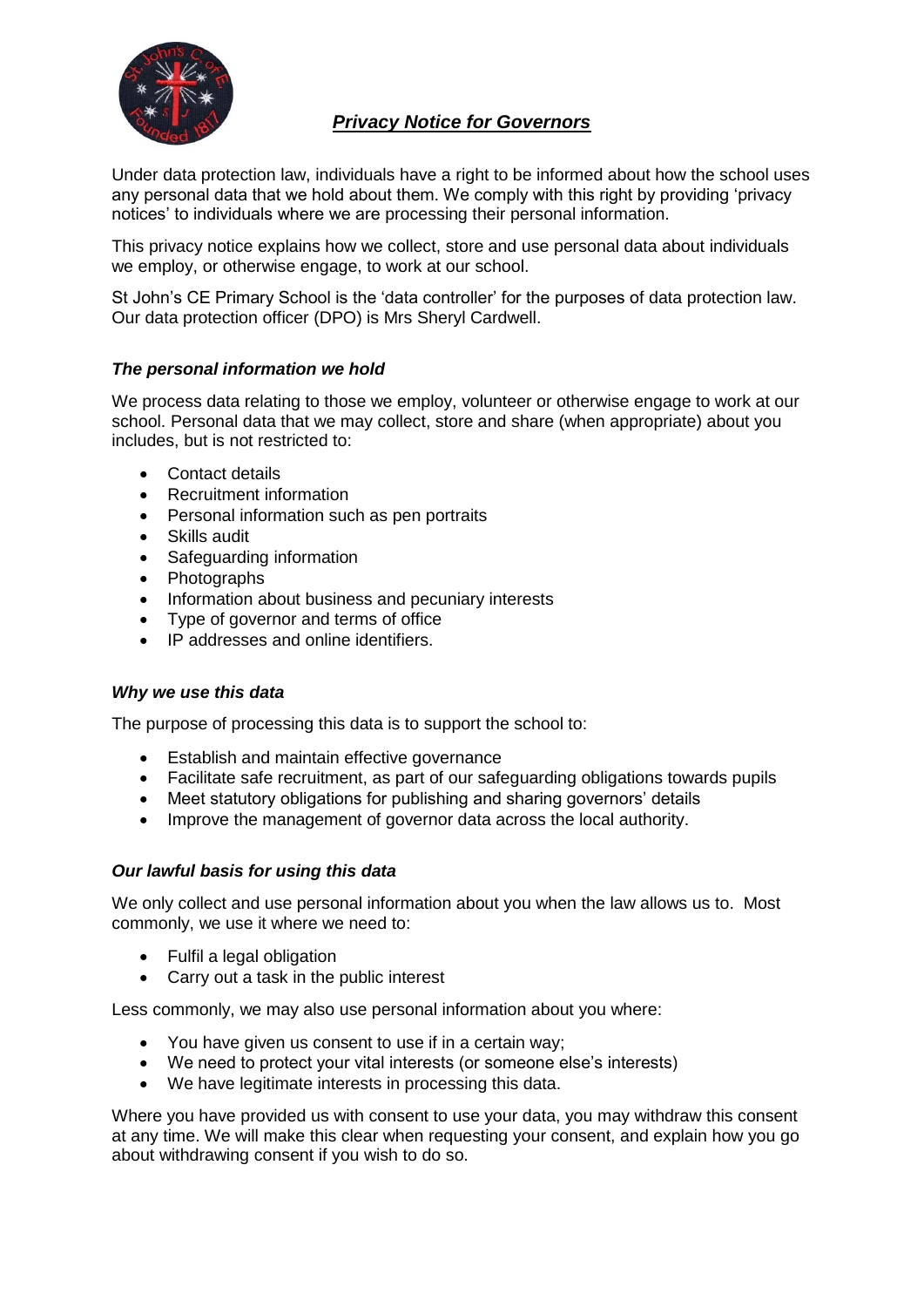Some of the reasons listed above for collecting and using personal information about you overlap and there may be several grounds, which justify the school's use of your data.

### *Collecting this information*

While the majority of the information we collect from you is mandatory, there is some information that you can choose whether to provide to us.

Whenever we seek to collect information from you, we make it clear whether you must provide this information (and if so, what the possible consequences are of not complying), or whether you have a choice.

#### *How we store this data*

Personal data is stored in accordance with our Data Protection Policy and Records Retention Policy. We hold a governor file in which personal information and is stored. This file is kept secure and is only used for purposes directly relevant to your role as governor.

Once your role of governor with us has ended, we will retain / delete your personal information in accordance with our Records Retention Policy (a copy is available from the school office).

## *Data sharing*

We do not share information about you with any third party without your consent unless the law and our policies allow us to do so.

Where it is legally required or necessary (and it complies with data protection law), we may share personal information about you with:

- Our local authority to meet our obligations to share certain information with it, such as details of governors
- Government departments or agencies (DfE, Ofsted) to meet our obligations to share information about our governors.
- Suppliers and service providers to enable them to provide the service we have contracted them for, such as Governor Services and GovernorHub.
- Professional advisors and consultants
- Blackburn Diocese Board of Education
- Police forces and courts

### *Transferring data internationally*

Where we transfer personal data to a country or territory outside the EEA, we will do so in accordance with data protection law.

### *Your rights*

#### **How to access personal information we hold about you**

Individuals have a right to make a 'subject access request' (SAR) to gain access to personal information that the school holds about them.

If you make a subject access request, and if we do hold information about you, we will:

Give you a description of it